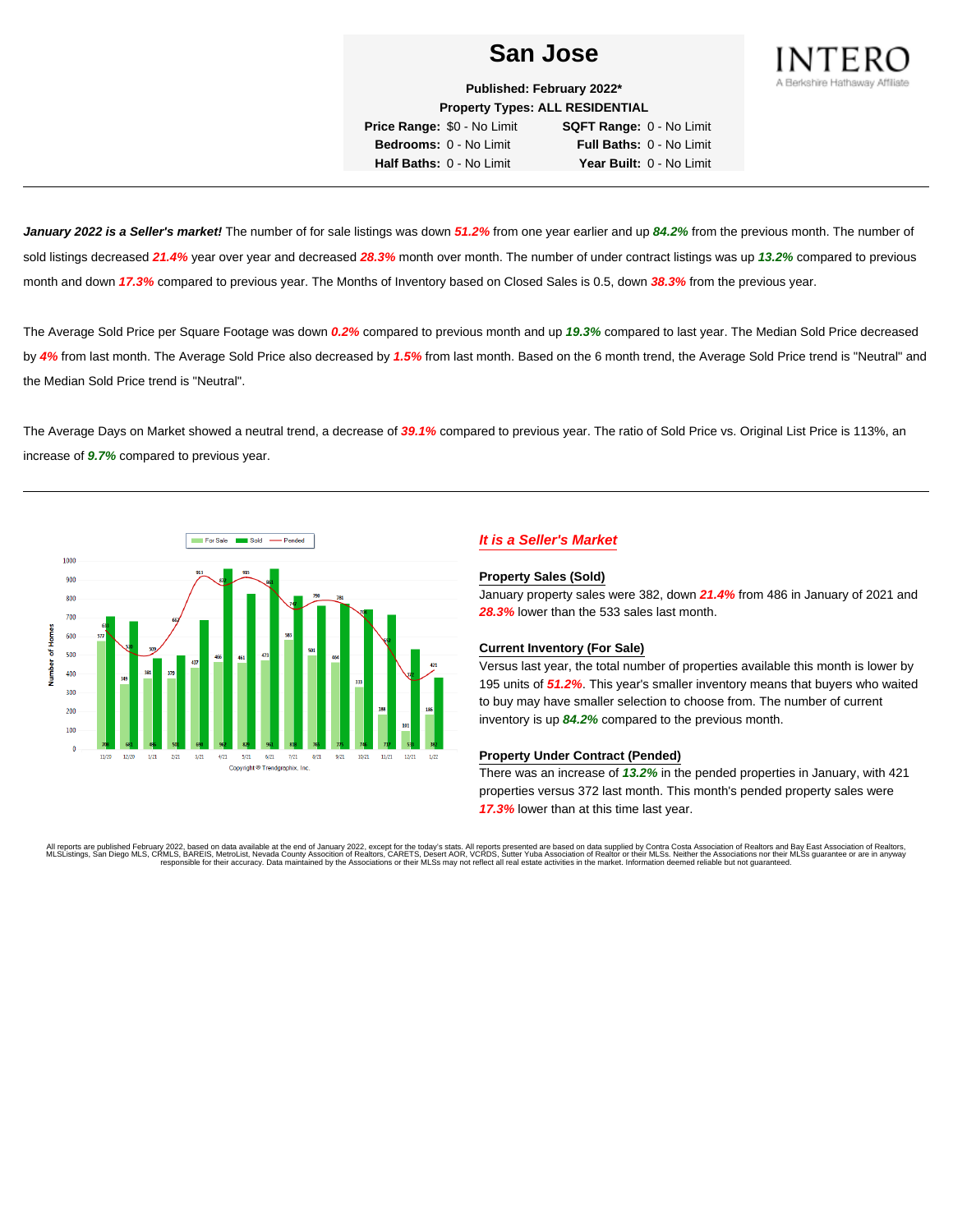

**Published: February 2022\***

**Property Types: ALL RESIDENTIAL**

**Price Range:** \$0 - No Limit **SQFT Range:** 0 - No Limit

**Bedrooms:** 0 - No Limit **Full Baths:** 0 - No Limit **Half Baths:** 0 - No Limit **Year Built:** 0 - No Limit

## **The Average Sold Price per Square Footage is Neutral\***

The Average Sold Price per Square Footage is a great indicator for the direction of property values. Since Median Sold Price and Average Sold Price can be impacted by the 'mix' of high or low end properties in the market, the Average Sold Price per Square Footage is a more normalized indicator on the direction of property values. The January 2022 Average Sold Price per Square Footage of \$858 was down **0.2%** from \$860 last month and up **19.3%** from \$719 in January of last year.

\* Based on 6 month trend – Appreciating/Depreciating/Neutral





## **The Days on Market Shows Neutral Trend\***

The average Days on Market (DOM) shows how many days the average property is on the market before it sells. An upward trend in DOM trends to indicate a move towards more of a Buyer's market, a downward trend indicates a move towards more of a Seller's market. The DOM for January 2022 was 14, down **6.7%** from 15 days last month and down **39.1%** from 23 days in January of last year.

### **The Sold/Original List Price Ratio is Rising\*\***

The Sold Price vs. Original List Price reveals the average amount that sellers are agreeing to come down from their original list price. The lower the ratio is below 100% the more of a Buyer's market exists, a ratio at or above 100% indicates more of a Seller's market. This month Sold Price vs. Original List Price of 113% is up **2.7%** % from last month and up from **9.7%** % in January of last year.

\* Based on 6 month trend – Upward/Downward/Neutral

\*\* Based on 6 month trend - Rising/Falling/Remains Steady

All reports are published February 2022, based on data available at the end of January 2022, except for the today's stats. All reports presented are based on data supplied by Contra Costa Association of Realtors and Bay Ea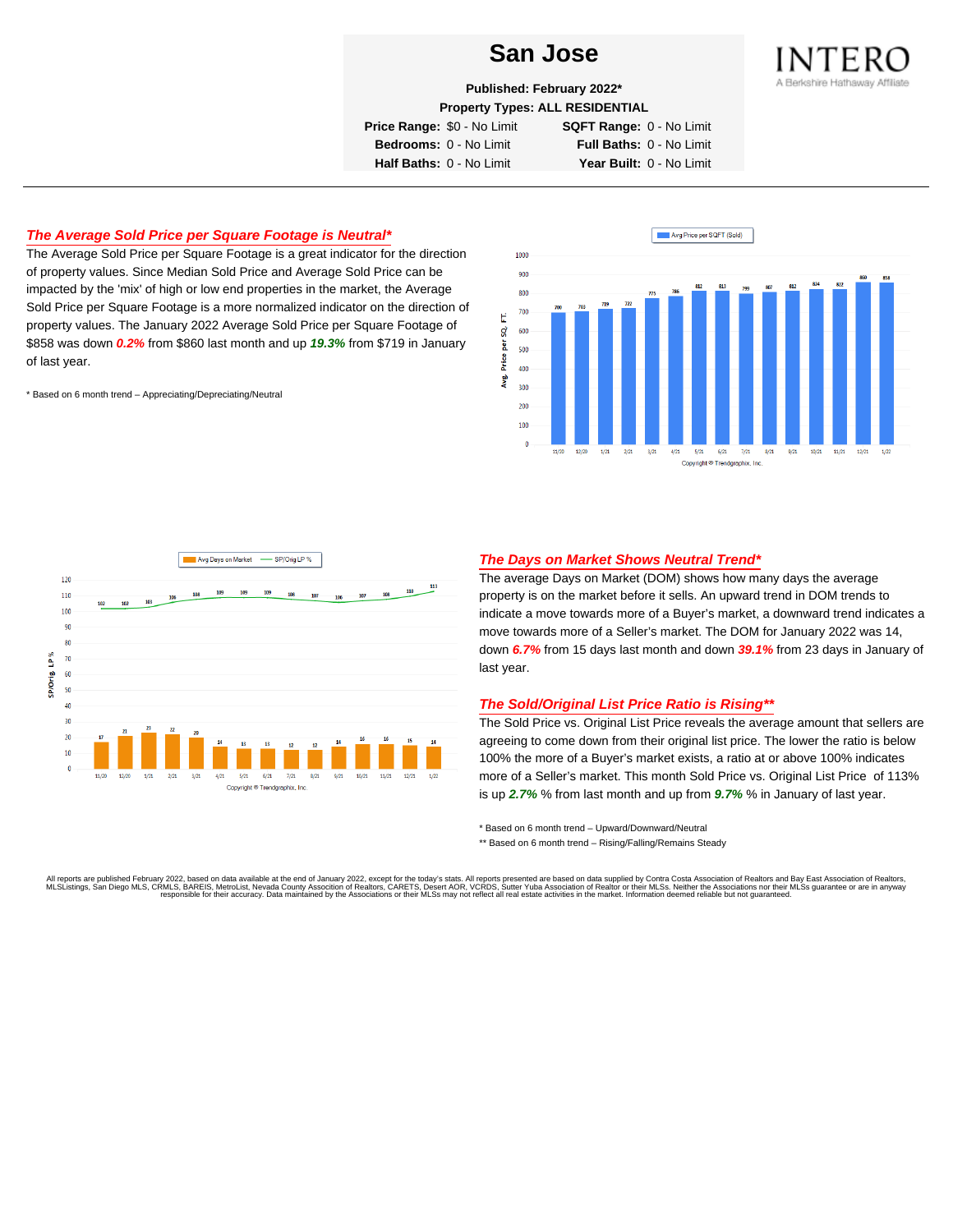

**Published: February 2022\***

**Property Types: ALL RESIDENTIAL**

**Price Range:** \$0 - No Limit **SQFT Range:** 0 - No Limit

**Bedrooms:** 0 - No Limit **Full Baths:** 0 - No Limit **Half Baths:** 0 - No Limit **Year Built:** 0 - No Limit

# **The Average For Sale Price is Neutral\***

The Average For Sale Price in January was \$1,321,000, up **18.5%** from \$1,115,000 in January of 2021 and down **14%** from \$1,536,000 last month.

### **The Average Sold Price is Neutral\***

The Average Sold Price in January was \$1,369,000, up **17.4%** from \$1,166,000 in January of 2021 and down **1.5%** from \$1,390,000 last month.

### **The Median Sold Price is Neutral\***

The Median Sold Price in January was \$1,253,000, up **13.9%** from \$1,100,000 in January of 2021 and down **4%** from \$1,305,000 last month.

\* Based on 6 month trend – Appreciating/Depreciating/Neutral





## **It is a Seller's Market\***

A comparatively lower Months of Inventory is more beneficial for sellers while a higher months of inventory is better for buyers.

\*Buyer's market: more than 6 months of inventory Seller's market: less than 3 months of inventory Neutral market: 3 – 6 months of inventory

### **Months of Inventory based on Closed Sales**

The January 2022 Months of Inventory based on Closed Sales of 0.5 was decreased by **38.3%** compared to last year and up **158.3%** compared to last month. January 2022 is Seller's market.

### **Months of Inventory based on Pended Sales**

The January 2022 Months of Inventory based on Pended Sales of 0.4 was decreased by **40.1%** compared to last year and up **36.8%** compared to last month. January 2022 is Seller's market.

All reports are published February 2022, based on data available at the end of January 2022, except for the today's stats. All reports presented are based on data supplied by Contra Costa Association of Realtors, and beat responsible for their accuracy. Data maintained by the Associations or their MLSs may not reflect all real estate activities in the market. Information deemed reliable but not quaranteed